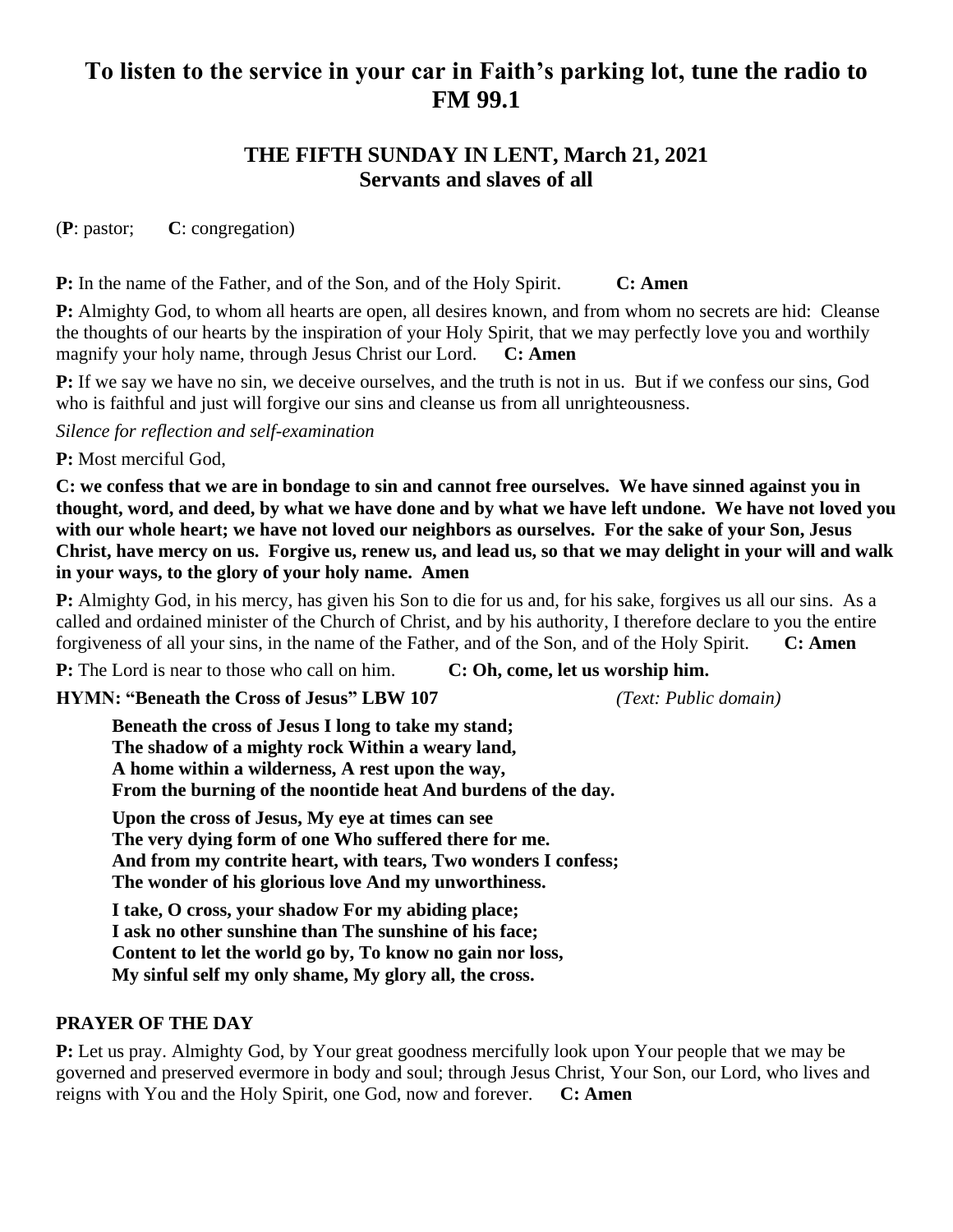#### **FIRST LESSON:** Jeremiah 31:31-34, *A new covenant written on the heart*

"Behold, the days are coming, declares the LORD, when I will make a new covenant with the house of Israel and the house of Judah, <sup>32</sup>not like the covenant that I made with their fathers on the day when I took them by the hand to bring them out of the land of Egypt, my covenant that they broke, though I was their husband, declares the LORD. <sup>33</sup>But this is the covenant that I will make with the house of Israel after those days, declares the LORD: I will put my law within them, and I will write it on their hearts. And I will be their God, and they shall be my people. <sup>34</sup>And no longer shall each one teach his neighbor and each his brother, saying, 'Know the LORD,' for they shall all know me, from the least of them to the greatest, declares the LORD. For I will forgive their iniquity, and I will remember their sin no more."

#### **P:** The word of the Lord. **C: Thanks be to God!**

#### **SECOND LESSON:** Hebrews 5:1-10, *Through suffering Christ saves*

For every high priest chosen from among men is appointed to act on behalf of men in relation to God, to offer gifts and sacrifices for sins. <sup>2</sup>He can deal gently with the ignorant and wayward, since he himself is beset with weakness. <sup>3</sup>Because of this he is obligated to offer sacrifice for his own sins just as he does for those of the people. <sup>4</sup>And no one takes this honor for himself, but only when called by God, just as Aaron was.

<sup>5</sup>So also Christ did not exalt himself to be made a high priest, but was appointed by him who said to

him,

"You are my Son,

today I have begotten you"; <sup>6</sup>as he says also in another place, "You are a priest forever,

after the order of Melchizedek."

 $7$ In the days of his flesh, Jesus offered up prayers and supplications, with loud cries and tears, to him who was able to save him from death, and he was heard because of his reverence. <sup>8</sup>Although he was a son, he learned obedience through what he suffered. <sup>9</sup>And being made perfect, he became the source of eternal salvation to all who obey him, <sup>10</sup>being designated by God a high priest after the order of Melchizedek.

**P:** The word of the Lord. **C: Thanks be to God!**

#### **LENTEN VERSE**

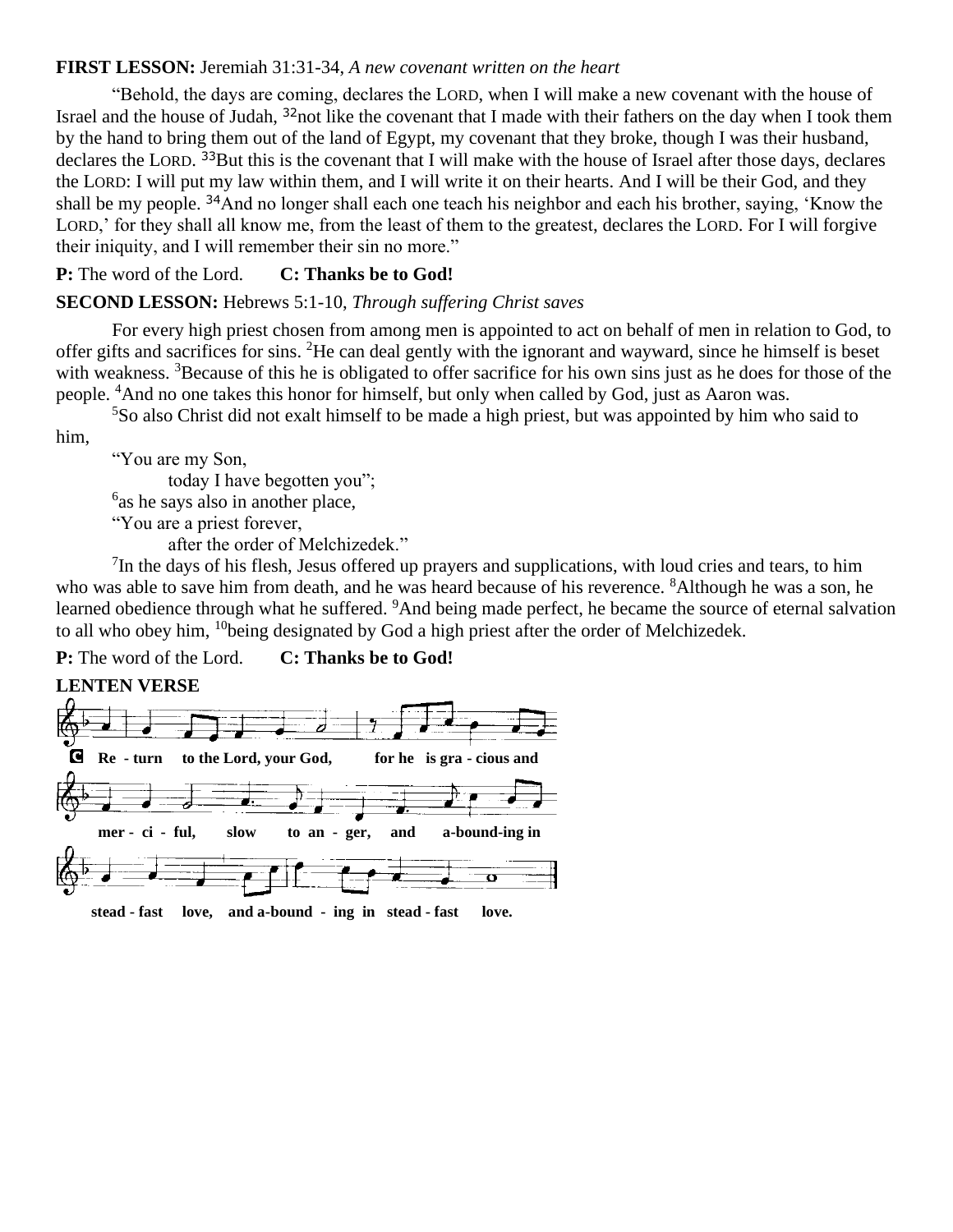#### **GOSPEL:** Mark 10:32-45, *Passion prediction, then confusion and clarification concerning the kingdom*

**P:** The Holy Gospel according to Mark, the tenth chapter. **C: Glory to you, O Lord!**

And they were on the road, going up to Jerusalem, and Jesus was walking ahead of them. And they were amazed, and those who followed were afraid. And taking the twelve again, he began to tell them what was to happen to him, <sup>33</sup>saying, "See, we are going up to Jerusalem, and the Son of Man will be delivered over to the chief priests and the scribes, and they will condemn him to death and deliver him over to the Gentiles. <sup>34</sup>And they will mock him and spit on him, and flog him and kill him. And after three days he will rise."

 $35$ And James and John, the sons of Zebedee, came up to him and said to him, "Teacher, we want you to do for us whatever we ask of you." <sup>36</sup>And he said to them, "What do you want me to do for you?" <sup>37</sup>And they said to him, "Grant us to sit, one at your right hand and one at your left, in your glory." <sup>38</sup>Jesus said to them, "You do not know what you are asking. Are you able to drink the cup that I drink, or to be baptized with the baptism with which I am baptized?" <sup>39</sup>And they said to him, "We are able." And Jesus said to them, "The cup that I drink you will drink, and with the baptism with which I am baptized, you will be baptized, <sup>40</sup>but to sit at my right hand or at my left is not mine to grant, but it is for those for whom it has been prepared." <sup>41</sup>And when the ten heard it, they began to be indignant at James and John. <sup>42</sup>And Jesus called them to him and said to them, "You know that those who are considered rulers of the Gentiles lord it over them, and their great ones exercise authority over them. <sup>43</sup>But it shall not be so among you. But whoever would be great among you must be your servant, <sup>44</sup>and whoever would be first among you must be slave of all. <sup>45</sup>For even the Son of Man came not to be served but to serve, and to give his life as a ransom for many."

**P:** The Gospel of the Lord. **C: Praise to you, O Christ!**

#### **SERMON**

**HYMN: "Love Consecrates the Humblest Act" LBW 122** *(Text: Public domain)*

**Love consecrates the humblest act And haloes mercy's deed; It sheds a benediction sweet And hallows human needs.**

**When in the shadow of the cross Christ knelt and washed the feet Of his disciples, he gave us A sign of love complete.**

**Love serves and willing stoops to serve; What Christ in love so true Has freely done for one and all, Let us now gladly do!**

#### **PRAYERS**

*Prayers and intercessions are said by the pastor. In concluding the prayers the pastor says:*

**P:** Let us pray with confidence in the words our Savior gave us:

**C: Our Father in heaven, hallowed be your name, your kingdom come, your will be done, on earth as in heaven. Give us today our daily bread. Forgive us our sins as we forgive those who sin against us. Save us from the time of trial and deliver us from evil. For the kingdom, the power, and the glory are yours, now and forever. Amen**

#### **BENEDICTION**

**P:** The Lord bless you and keep you. The Lord make his face shine on you and be gracious to you. The Lord look upon you with favor and give you peace. **C: Amen**